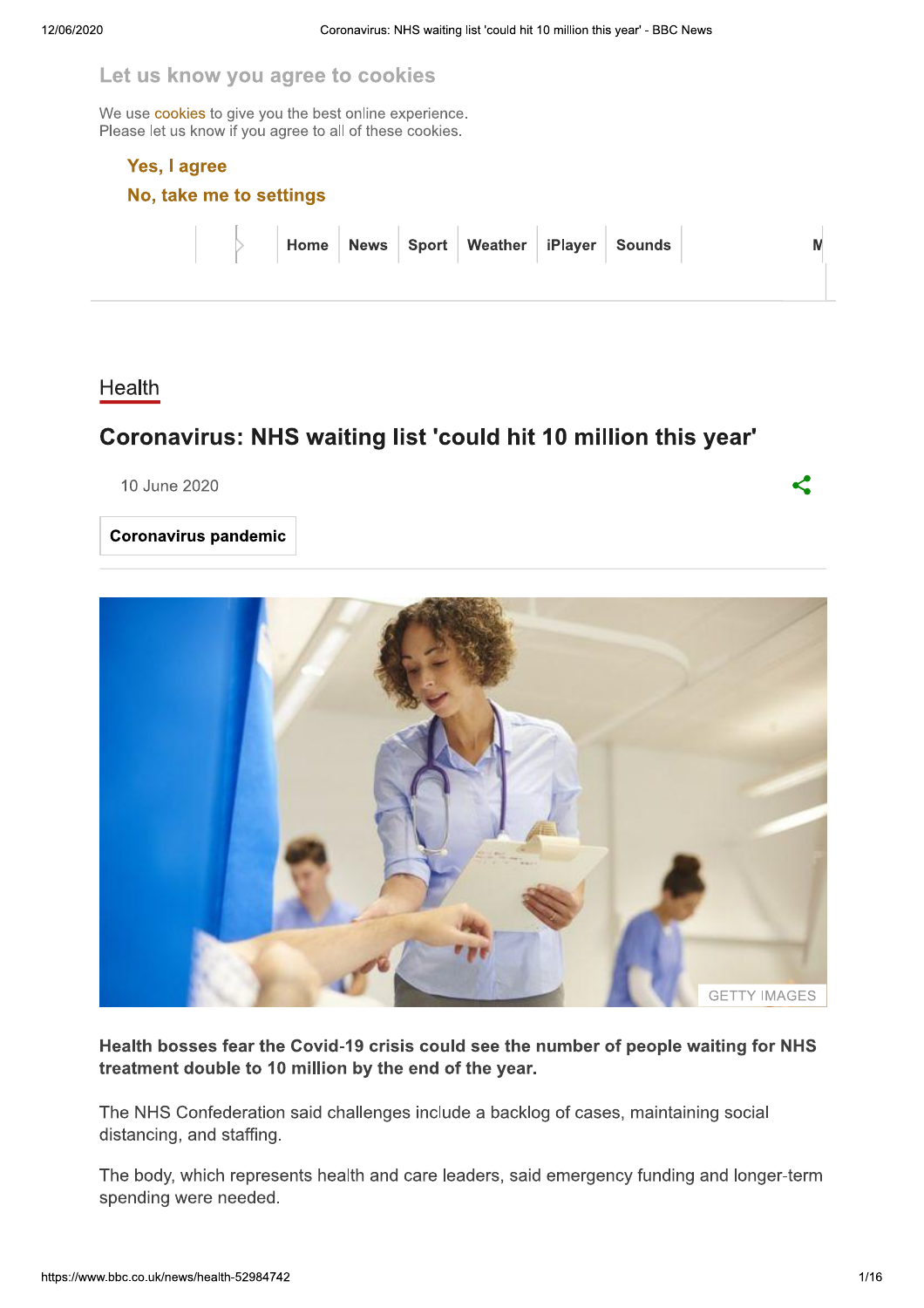The Department of Health has said it will continue to provide the resources, funding and support the NHS needs.

Guidance had been issued on how the NHS "should start to restore services in a safe way", a spokesman added.

It comes as Prime Minister Boris Johnson is to announce further plans to ease lockdown restrictions in England later, with zoos and drive-in cinemas among the businesses expected to be allowed to reopen from Monday.

Mr Johnson will lead the daily Downing Street briefing, where he is also likely to face questions about the government scrapping plans for all primary school children in England to return to school before the summer break.

Projections by the NHS Confederation show that the NHS waiting list is expected to rise from about 4.2 million currently to about 10 million by Christmas.

This assumes the health service makes a steady return to full capacity within the next 12 months.

In a new report, the NHS Confederation said healthcare services were operating at a reduced capacity of about 60% because of infection control measures.

The body - which covers organisations commissioning and providing health services in England, Wales and Northern Ireland - said it faces an "uphill battle" as it tries to restart cancer, stroke and heart care services, while continuing to manage thousands of sick and recovering Covid-19 patients.



Analysis By Hugh Pym **Health editor** 

Predicting the immediate future of the NHS and the likely path of patient demand is like holding a finger in the wind.

Nobody knows whether there will be a second spike of Covid-19 cases and, if there is, when that might happen and how serious it could be.

It is hard to forecast how quickly those patients who have stayed away from hospitals because of fears of the virus will return to seek urgent treatment.

Hospitals, GP surgeries and other NHS sites will need time to adapt to social distancing rules and assess how they manage their workload.

The NHS Confederation is simply saying that an independent forecast that the waiting list for routine surgery in England might hit 10 million by the end of this year looks reasonable. Others have floated similar predictions.

The bigger point being made by the confederation is that the government in Westminster needs to think very hard about how the health service is managed in the months ahead and how patients' expectations should be prepared.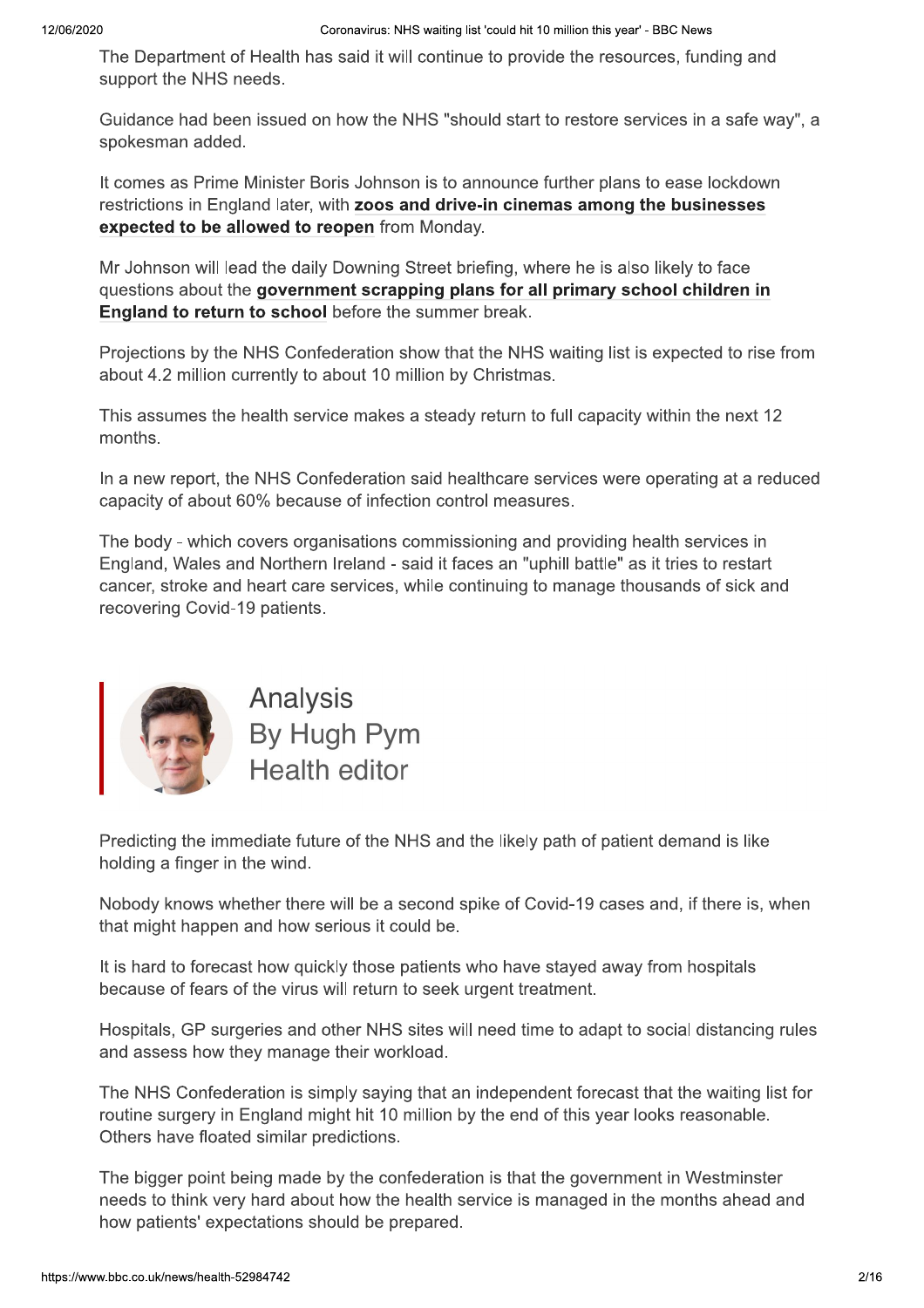The devolved administrations in Scotland, Wales and Northern Ireland will have to face up to the same challenges.

Health leaders urged the government to prepare the public not to expect the same level of service for many months.

Over the past fortnight, cardiology services have restarted in England but the **British Heart** Foundation on Friday warned of a backlog as an estimated 28,000 heart procedures had been delayed since the outbreak of coronavirus.

Cancer services are also starting to reopen.

Cancer Research estimates about 2.4 million people in the UK are waiting for screening, treatment or tests with a potential 23,000 cancers having gone undiagnosed during lockdown.

The already-long waiting lists were "certain to rise significantly", the body said, and coronavirus patients would continue to require care in recovery including respiratory and psychological treatment.

It added that care was being delivered by "exhausted and traumatised staff", and health leaders had to stay prepared for a second wave.

In its study and accompanying letter to the prime minister, the NHS Confederation warned that it would not be possible to simply "switch on" NHS services immediately.



It also called for further assurances on the effectiveness of the Test and Trace programme and further guarantees over personal protective equipment (PPE).

And the report said a review of the impact of the pandemic on NHS and social care staff was needed.

- Reopening NHS services must be safe, unions say
- A&E visits in England down to record low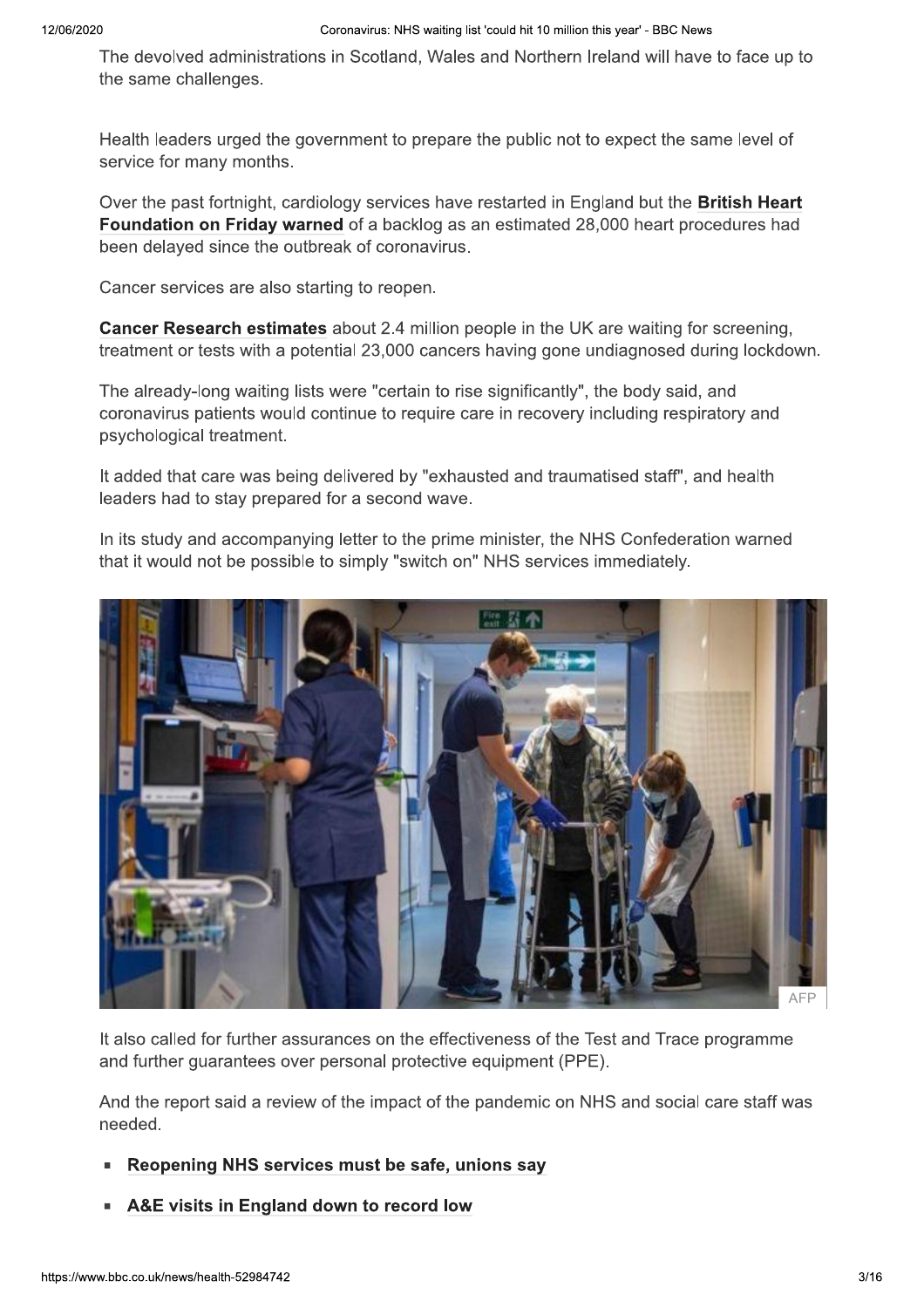The Royal College of Nursing has warned it will be a "struggle" for "burnt-out" nursing staff on short-staffed wards, care homes or in clinics to restart services.

"The legacy of this pandemic is yet to dawn - the professionals are still focused on the here and now," a spokesman said.

"As services begin to return, the government must continue to invest in the workforce so that an exhausted profession... is properly supported."

Labour's shadow health secretary Jonathan Ashworth called for ministers to "take heed of these warnings".

"It is inevitable that the Covid-19 pandemic will impact our health service in the months ahead but it is vital that ministers begin to address this backlog of delayed treatment and rising clinical need." he said.

# More about coronavirus



- THE R NUMBER: What it means and why it matters
- LOOK-UP TOOL: How many cases in your area?
- **GLOBAL SPREAD: Tracking the pandemic**
- RECOVERY: How long does it take to get better?

The NHS Confederation has asked for an extension of the government's deal with the private sector, to provide beds, equipment and staff to the NHS, until next March.

Its chief executive Niall Dickson told BBC Radio 4's Today programme: "Frankly, we need all the capacity we can get to try and build up services going forward."

"We're not entirely clear what the levels of demand coming out of this are. We of course know patients that were waiting beforehand, but of course we've now got a huge backlog of patients that we haven't seen and we don't know what their needs will be," he said.

He added that infection control measures would be "really important" as long as the virus is in the community.

Business minister Nadhim Zahawi told BBC Breakfast the prime minister was "absolutely committed" to "making sure this forecast that has been put forward doesn't actually happen".

Speaking about whether the deal with the private sector would be renewed, he said the NHS could resume delivering broader services "without the private hospitals".

Asked when the government will publish data relating to England's track and trace system, he said statistical experts wanted figures to be "robust" before publication.

"The worst of all worlds is to publish figures that are then having to be changed or are wrong," he said.